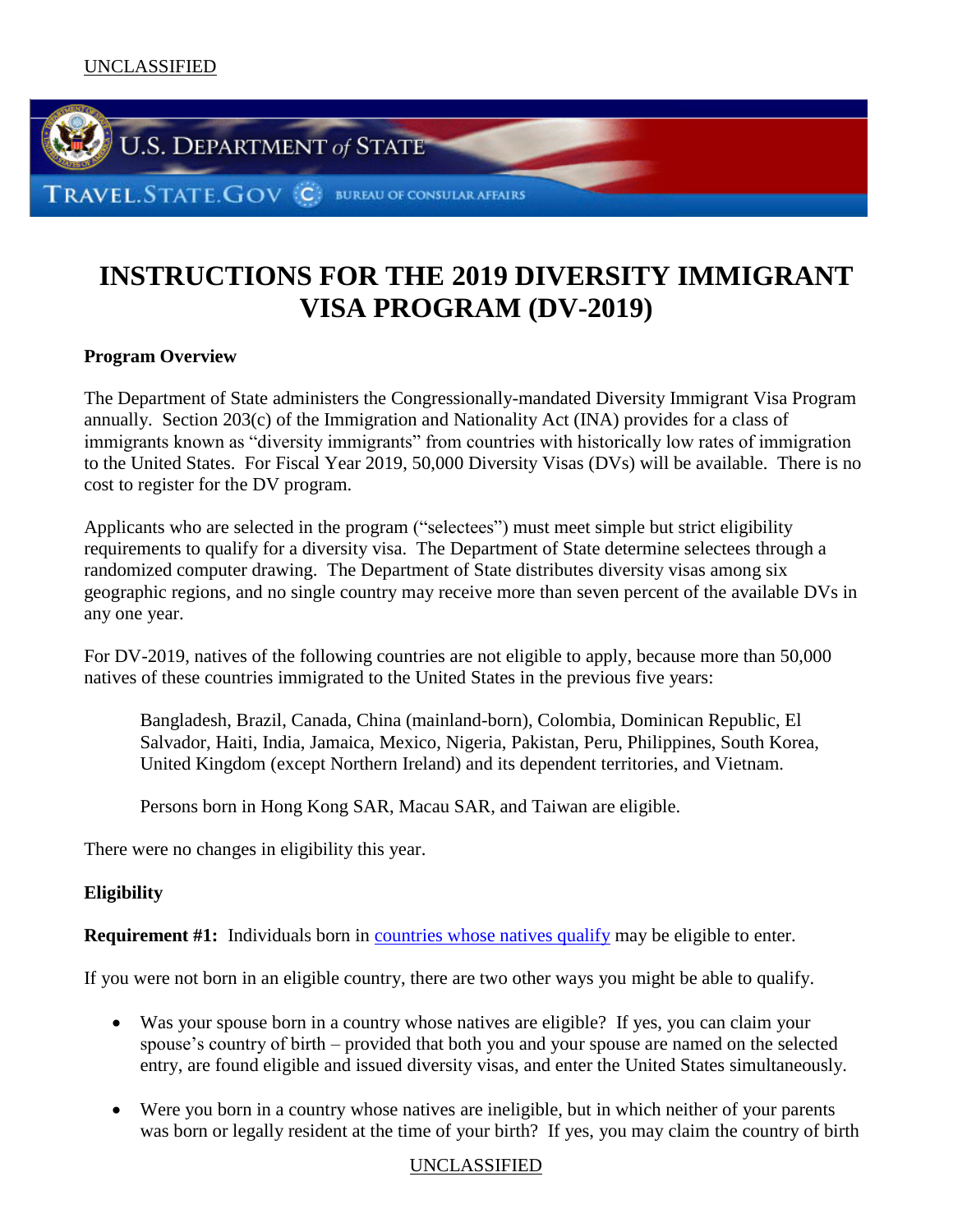$-2 -$ 

of one of your parents if it is a country whose natives are eligible for the DV-2019 program. For more details on what this means, see the [Frequently Asked Questions.](#page-7-0)

**Requirement #2:** Each DV applicant must meet the education*/*work experience requirement of the DV program by having either:

• at least a high school education or its equivalent, defined as successful completion of a 12-year course of formal elementary and secondary education;

OR

 two years of work experience within the past five years in an occupation that requires at least two years of training or experience to perform. The Department of State will use the U.S. Department of Labor's **[O\\*Net Online](http://online.onetcenter.org/)** database to determine qualifying work experience.

For more information about qualifying work experience, see the **Frequently Asked Questions**.

Do not submit an entry to the DV program unless you meet both of these requirements.

### **Entry period**

Applicants must submit entries for the DV-2019 program electronically at **dvlottery** state gov between noon, Eastern Daylight Time (EDT) (GMT-4), Wednesday, October 18, 2017, and noon, Eastern Standard Time (EST) (GMT-5), Wednesday, November 22, 2017. Do not wait until the last week of the registration period to enter, as heavy demand may result in website delays. No late entries or paper entries will be accepted. The law allows only one entry by or for each person during each registration period. The Department of State uses sophisticated technology to detect multiple entries. **Individuals with more than one entry will be disqualified.**

### **Completing your Electronic Entry for the DV-2019 Program**

Submit your Electronic Diversity Visa Entry Form (E-DV Entry Form or DS-5501), online at [dvlottery.state.gov.](https://www.dvlottery.state.gov/) We will not accept incomplete entries. There is no cost to submit an entry form. Please use an updated browser when submitting your application; older browsers (Internet Explorer 8, for example) will likely encounter problems with the online DV system.

We strongly encourage you to complete the entry form yourself, without a "visa consultant," "visa" agent," or other facilitator who offers to help. If someone helps you, you should be present when your entry is prepared so you can provide the correct answers to the questions and retain the confirmation page and your unique confirmation number. It is extremely important that you retain your confirmation page and unique confirmation number. Without this information, you will not be able to access the online system that informs you of your entry status. Be wary if someone offers to keep this information for you. You also should retain access to the email account listed in your E-DV entry. See the [Frequently Asked Questions](#page-14-0) for more information about Diversity Visa program scams. You may also wish to view our [video](https://www.youtube.com/watch?v=tOQlh2d2EbQ) for an introduction to the Diversity Visa program and step-by-step guide to help you submit an entry.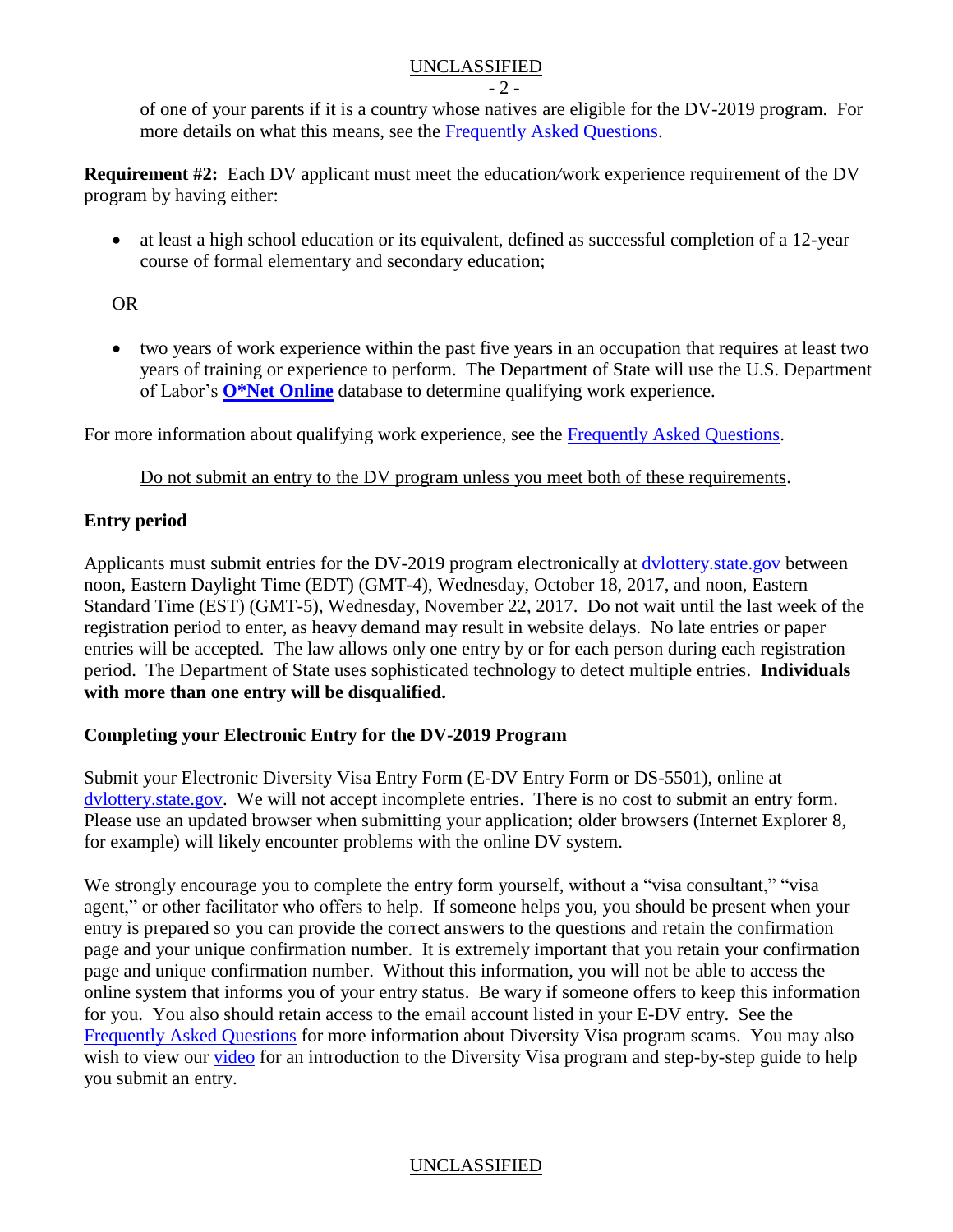- 3 -

After you submit a complete entry, you will see a confirmation screen containing your name and a unique confirmation number. Print this confirmation screen for your records. Starting May 15, 2018, you will be able to check the status of your entry by returning to [dvlottery.state.gov,](https://www.dvlottery.state.gov/) clicking on *Entrant Status Check*, and entering your unique confirmation number and personal information. You must use *Entrant Status Check* to check if you have been selected for DV-2019 and if selected, to check your immigrant visa interview appointment date. The U.S. government will not inform you directly. *Entrant Status Check* is the sole source for instructions on how to proceed with your application. Please review the [Frequently Asked Questions](#page-11-0) for more information about the selection process.

You must provide the following information to complete your entry:

- **1.** Name last/family name, first name, middle name exactly as on your passport.
- **2.** Gender male or female.
- **3.** Birth date day, month, year.
- **4.** City where you were born.
- **5.** Country where you were born Use the name of the country currently used for the place where you were born.
- **6.** Country of eligibility for the DV program Your country of eligibility will normally be the same as your country of birth. Your country of eligibility is not related to where you live or your nationality, if it is different from your country of birth. If you were born in a country that is not eligible, please review the [Frequently Asked Questions](#page-7-1) to see if there is another way you may be eligible.
- **7.** Entrant photograph(s) Recent photographs (taken within the last six months) of yourself, your spouse, and all your children. See [Submitting a Digital Photograph](#page-5-0) for compositional and technical specifications. You do not need to include a photograph for a spouse or child who is already a U.S. citizen or a Lawful Permanent Resident, but you will not be penalized if you do.

We cannot accept group photographs; you must submit a photograph for each individual. Your entry may be disqualified or your visa application refused if the photographs have been manipulated in any way, or do not meet the specifications explained below. Submitting the same photograph that was submitted with a prior year's entry will result in disqualification. See [Submitting a Digital Photograph](#page-5-0) for more information.

- **8.** Mailing Address In Care Of Address Line 1 Address Line 2 City/Town District/Country/Province/State Postal Code/Zip Code **Country**
- **9.** Country where you live today.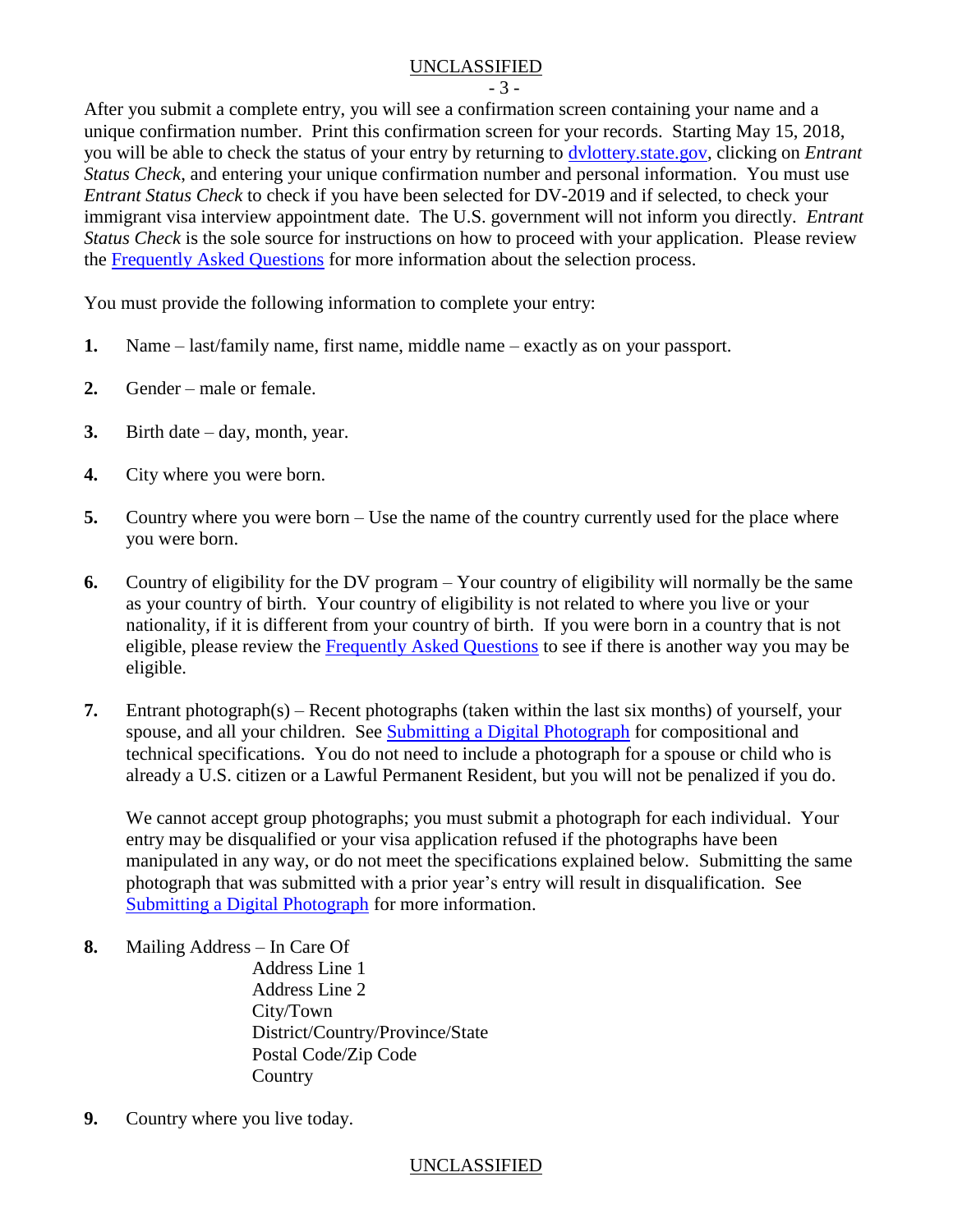- **10.** Phone number (optional).
- **11.** Email address An email address to which you have direct access, and will continue to have direct access, after we notify selectees in May of next year. If your entry is selected and you respond to the notification of your selection through the *Entrant Status Check*, you will receive follow-up email communication from the Department of State notifying you that details of your immigrant visa interview are available on *Entrant Status Check*. The Department of State will never send you an email telling you that you have been selected for the DV program. See the [Frequently Asked](#page-11-0)  [Questions](#page-11-0) for more information about the selection process.
- **12.** Highest level of education you have achieved, as of today: (1) Primary school only, (2) Some high school, no diploma, (3) High school diploma, (4) Vocational school, (5) Some university courses, (6) University degree, (7) Some graduate-level courses, (8) Master's degree, (9) Some doctorallevel courses, and (10) Doctorate. See the [Frequently Asked Questions](#page-8-0) for more information about educational requirements.
- **13.** Current marital status: (1) Unmarried, (2) married and my spouse is NOT a U.S. citizen or U.S. Lawful Permanent Resident (LPR), (3) married and my spouse IS a U.S. citizen or U.S. LPR, (4) divorced, (5) widowed, or (6) legally separated. Enter the name, date of birth, gender, city/town of birth, and country of birth of your spouse, and a photograph of your spouse meeting the same technical specifications as your photo.

Failure to list your eligible spouse will result in your disqualification as the Diversity Visa principal applicant and refusal of all visa applications in your case at the time of the visa interview. You must list your spouse even if you currently are separated from him/her, unless you are legally separated. Legal separation is an arrangement when a couple remain married but live apart, following a court order. If you and your spouse are legally separated, your spouse will not be able to immigrate with you through the Diversity Visa program. You will not be penalized if you choose to enter the name of a spouse from whom you are legally separated. If you are not legally separated by a court order, you must include your spouse even if you plan to be divorced before you apply for the Diversity Visa. Failure to list your eligible spouse is grounds for disqualification.

If your spouse is a U.S. citizen or Lawful Permanent Resident, do not list him/her in your entry. A spouse who is already a U.S. citizen or LPR will not require or be issued a visa. Therefore, if you select "married and my spouse IS a U.S. citizen or U.S. LPR" on your entry, you will not be prompted to include further information on your spouse. See the [Frequently Asked Questions](#page-9-0) for more information about family members.

**14.** Number of children – List the name, date of birth, gender, city/town of birth, and country of birth for all living unmarried children under 21 years of age, regardless of whether they are living with you or intend to accompany or follow to join you, should you immigrate to the United States. Submit individual photographs of each of your children using the same technical specifications as your own photograph.

Be sure to include:

• all living natural children;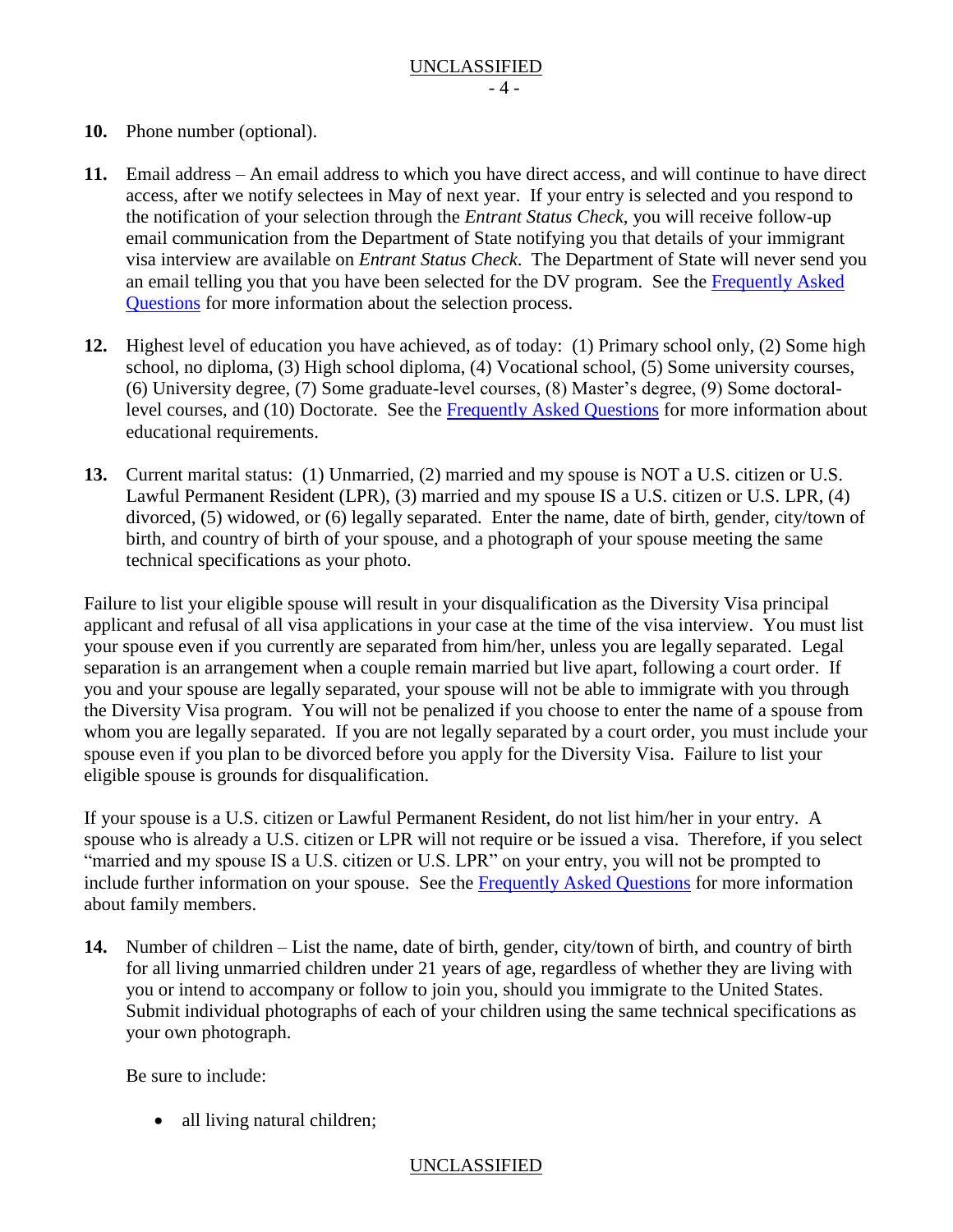- 5 -

- all living children legally adopted by you; and,
- all living step-children who are unmarried and under the age of 21 on the date of your electronic entry, even if you are no longer legally married to the child's parent, and even if the child does not currently reside with you and/or will not immigrate with you.

Married children and children who are already aged 21 or older when you submit your entry are not eligible for the DV program. However, the Child Status Protection Act protects children from "aging out" in certain circumstances. If you submit your DV entry before your unmarried child turns 21, and the child turns 21 before visa issuance, it is possible that he or she may be treated as though he or she were under 21 for visa processing purposes.

A child who is already a U.S. citizen or LPR will not require or be issued a Diversity Visa; you will not be penalized for either including or omitting such family members from your entry.

Failure to list all children who are eligible will result in disqualification of the principal applicant and refusal of all visa applications in the case at the time of the visa interview. See the [Frequently](#page-9-0)  [Asked Questions](#page-9-0) for more information about family members.

See the [Frequently Asked Questions](#page-8-1) for more information about completing your Electronic Entry for the DV-2019 Program.

### **Selection of Applicants**

Based on the allocations of available visas in each region and country, the Department of State will randomly select individuals by computer from among qualified entries. All DV-2019 entrants must go to the *Entrant Status Check* using the unique confirmation number saved from their DV-2019 online entry registration to find out whether their entry has been selected in the DV program. *Entrant Status Check* will be available on the E-DV website at **[dvlottery.state.gov](http://dvlottery.state.gov/)** beginning May 15, 2018, through at least September 30, 2019.

If your entry is selected, you will be directed to a confirmation page providing further instructions, including information about fees connected with immigration to the United States. *Entrant Status Check* will be the ONLY means by which the Department of State notifies selectees of their selection for DV-2019. The Department of State will not mail notification letters or notify selectees by email. U.S. embassies and consulates will not provide a list of selectees. Individuals who have not been selected also ONLY will be notified through *Entrant Status Check*. You are strongly encouraged to access *Entrant Status Check* yourself. Do not rely on someone else to check and inform you.

In order to immigrate, DV selectees must be admissible to the United States. The DS-260, Online Immigrant Visa and Alien Registration Application, electronically, and the consular officer, in person, will ask you questions about your eligibility to immigrate under U.S. law. These questions include criminal and security related topics.

All selectees, including family members, must be issued by September 30, 2019. Under no circumstances can the Department of State issue DVs or approve adjustments after this date, nor can family members obtain DVs to follow-to-join the principal applicant in the United States after this date.

See the [Frequently Asked Questions](#page-11-0) for more information about the selection process.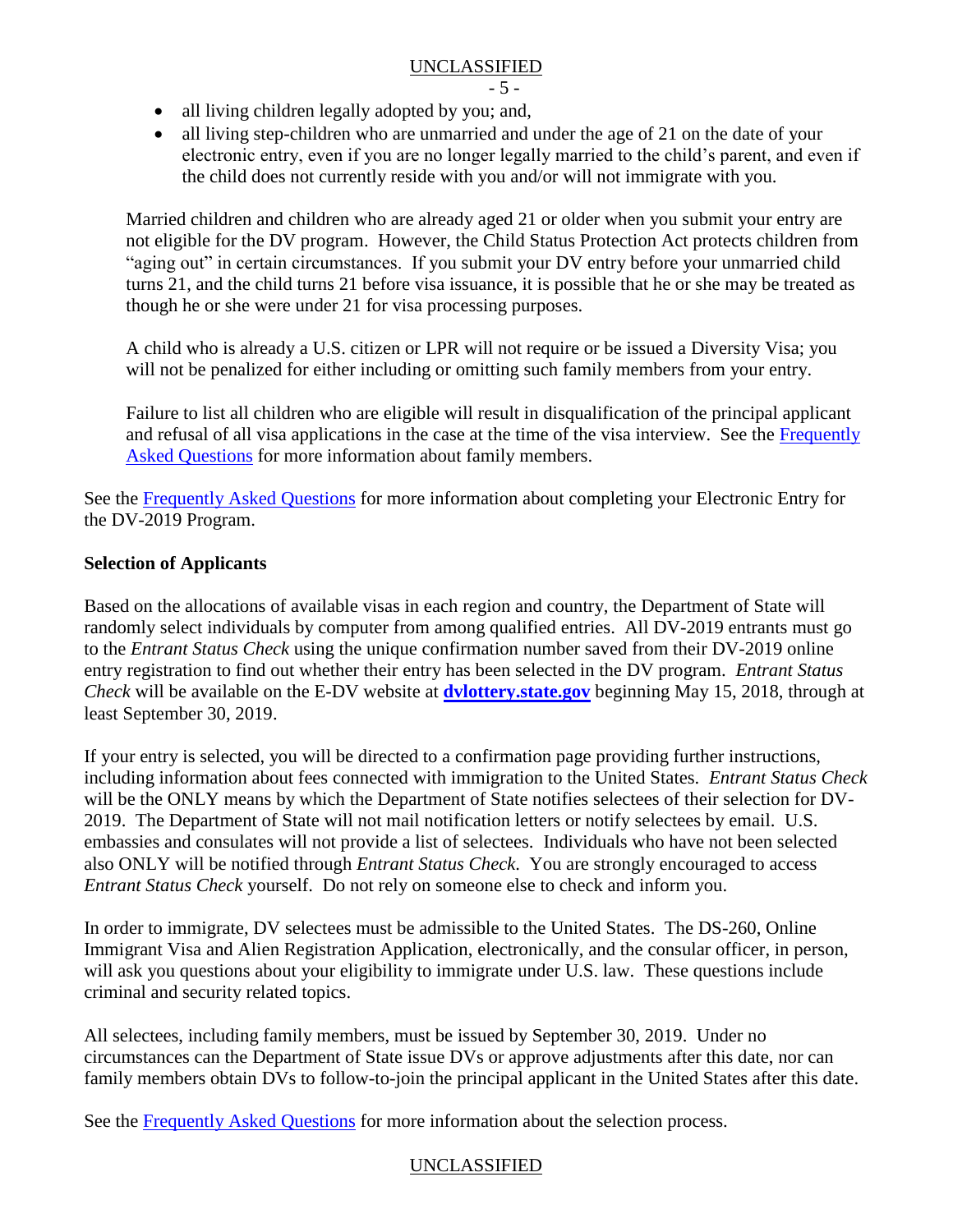### UNCLASSIFIED - 6 -

### <span id="page-5-0"></span>**Submitting a Digital Photograph (Image)**

You can take a new digital photograph or scan a recent (taken within the last six months) photograph with a digital scanner, as long as it meets the compositional and technical specifications listed below. Test your photos through the photo validation link on the E-DV website, which provides additional technical advice on photo composition and examples of acceptable and unacceptable photos. Do not submit an old photograph. Submitting the same photograph that you submitted with a prior year's entry, a photograph that has been manipulated, or a photograph that does not meet the specifications below will result in disqualification.

Photographs must be in 24-bit color depth. If you are using a scanner, the settings must be for True Color or 24-bit color mode. See the additional scanning requirements below.

### **Compositional Specifications:**

- **Head Position** 
	- o The subject must directly face the camera.
	- o The subject's head should not be tilted up, down, or to the side.
	- o The head height or facial region size (measured from the top of the head, including the hair, to the bottom of the chin) must be between 50 percent and 69 percent of the image's total height. The eye height (measured from the bottom of the image to the level of the eyes) should be between 56 percent and 69 percent of the image's height.

### **Digital Image Head Size Template**



Review examples on the [Photo Requirements](http://travel.state.gov/content/visas/en/general/photos.html) webpage.

### **Light-colored Background**

- o The subject should be in front of a neutral, light-colored background.
- **Focus**
	- o The photograph must be in focus.

### **No Glasses**

o The subject must not wear glasses or other items that detract from the face.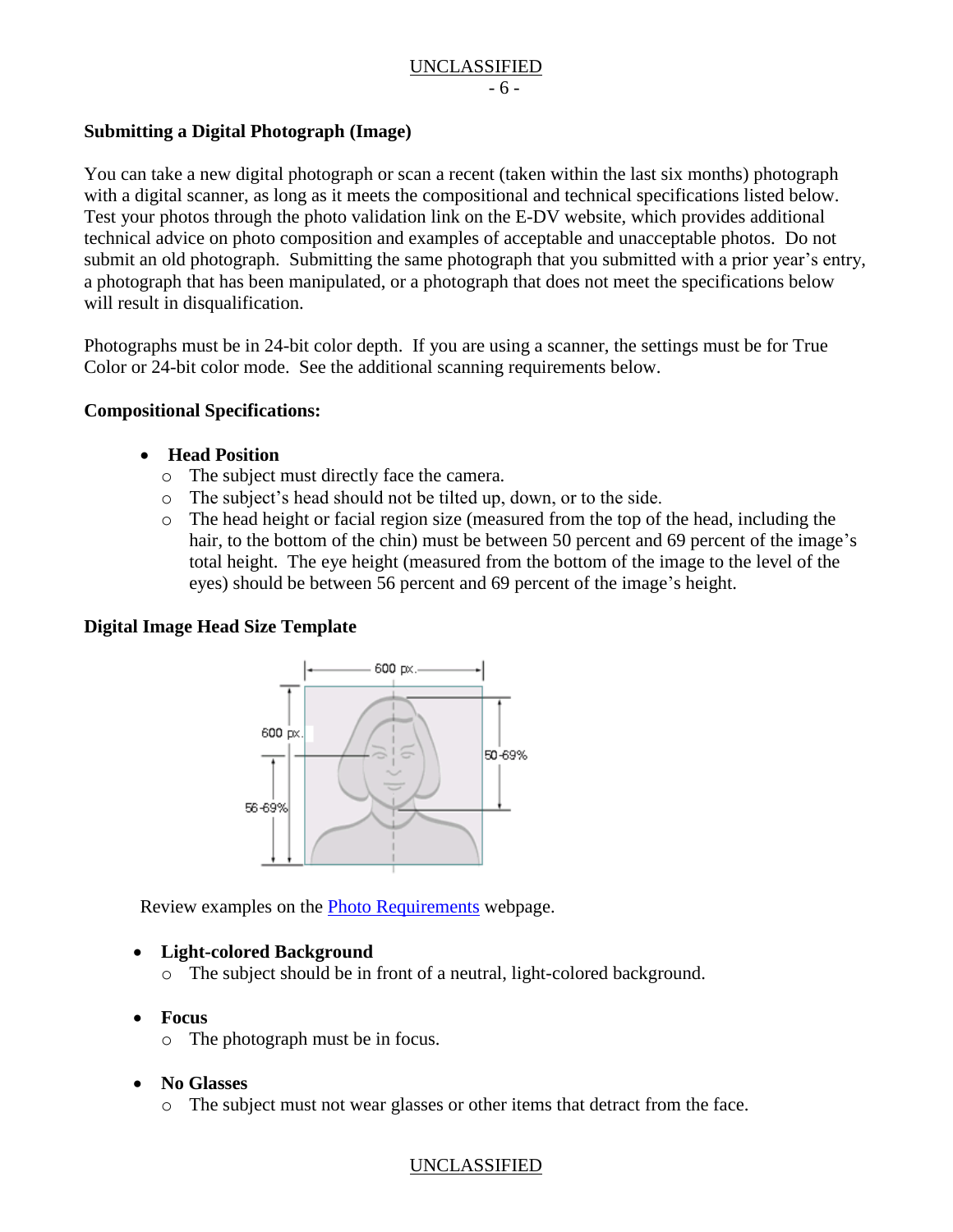- 7 -

### **No Head Coverings or Hats**

o Head coverings or hats worn for religious reasons are acceptable, but the head covering may not obscure any portion of the face. Tribal or other headgear not religious in nature may not be worn. Photographs of military, airline, or other personnel wearing hats will not be accepted.

### **Technical Specifications**

 **Taking a New Digital Image.** If you submit a new digital image, it must meet the following specifications:

| Image File Format:                         | The image must be in the Joint Photographic Experts Group<br>(JPEG) format.                                                                                                                                                        |
|--------------------------------------------|------------------------------------------------------------------------------------------------------------------------------------------------------------------------------------------------------------------------------------|
| Image File Size:                           | The maximum image file size is 240 kilobytes (240 KB).                                                                                                                                                                             |
| <b>Image Resolution</b><br>and Dimensions: | Minimum acceptable dimensions are $600$ pixels (width) x $600$<br>pixels (height) up to 1200 pixels x 1200 pixels. Image pixel<br>dimensions must be in a square aspect ratio (meaning the height)<br>must be equal to the width). |
| Image Color Depth:                         | Image must be in color (24 bits per pixel). 24-bit black and white<br>or 8-bit images will not be accepted.                                                                                                                        |

 **Scanning a Submitted Photograph.** Before you scan a photographic print, make sure it meets the color and compositional specifications listed above. Scan the print using the following scanner specifications:

| <b>Scanner Resolution:</b> | Scanned at a resolution of at least 300 dots per inch (dpi).                            |
|----------------------------|-----------------------------------------------------------------------------------------|
| Image File Format:         | The image must be in the Joint Photographic Experts Group<br>(JPEG) format.             |
| Image File Size:           | The maximum image file size is 240 kilobytes (240 KB).                                  |
| <b>Image Resolution:</b>   | $600$ by $600$ pixels to $1200$ by $1200$ pixels                                        |
| <b>Image Color Depth:</b>  | 24-bit color. Black and white, monochrome, or grayscale images<br>will not be accepted. |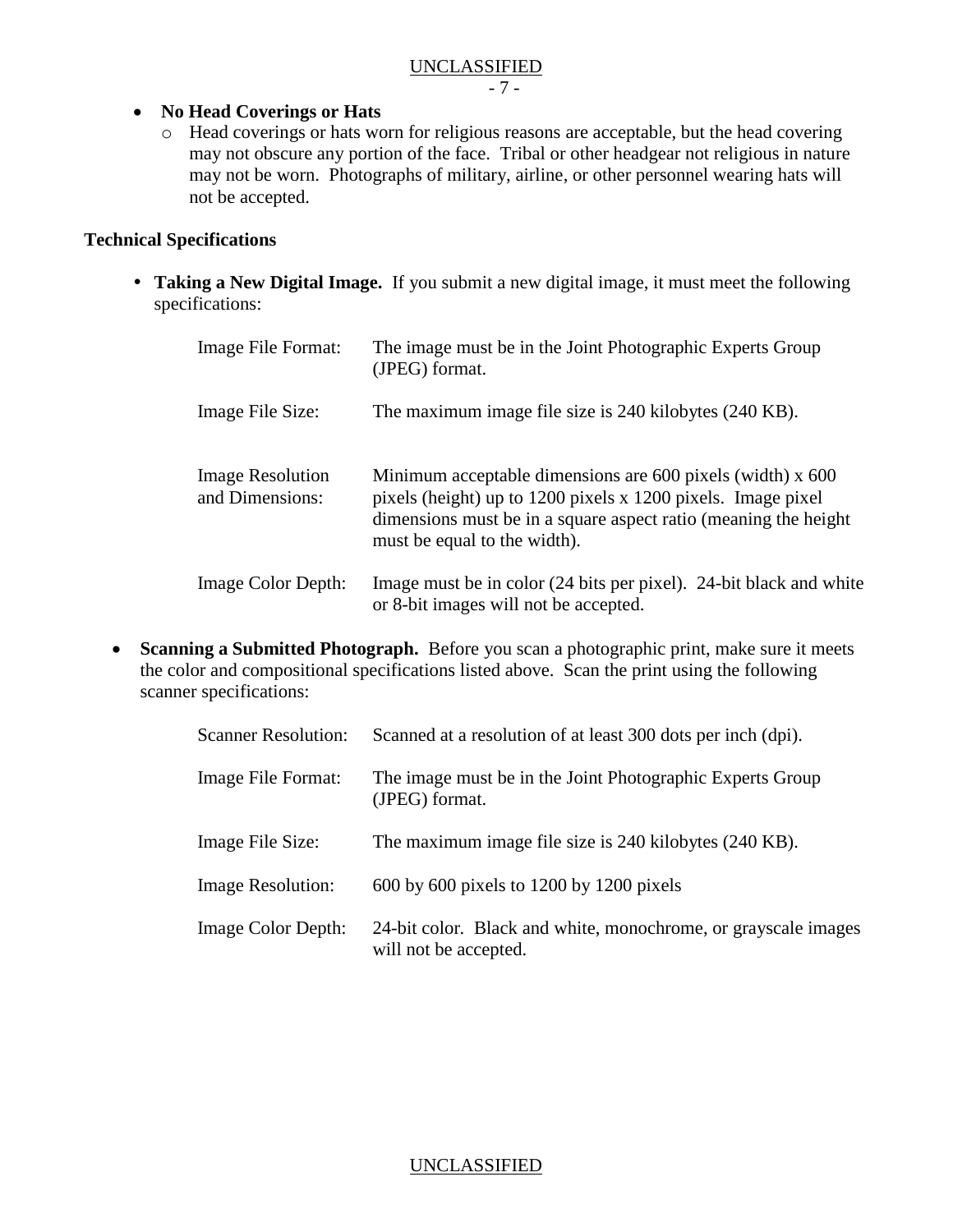# **FREQUENTLY ASKED QUESTIONS (FAQS)**

### <span id="page-7-0"></span>*ELIGIBILITY*

#### **1. What do the terms "native" and "chargeability" mean?**

Native ordinarily means someone born in a particular country, regardless of the individual's current country of residence or nationality. Native can also mean someone who is entitled to be charged to a country other than the one in which he/she was born under the provisions of Section 202(b) of the Immigration and Nationality Act.

Because there is a numerical limitation on immigrants who enter from a country or geographic region, each individual is charged to a country. Your chargeability refers to the country towards which limitation you count. Your country of eligibility will normally will be the same as your country of birth. However, you may choose your country of eligibility as the country of birth of your spouse, or the country of birth of either of your parents if you were born in a country in which neither parent was born, and in which your parents were not resident at the time of your birth. These are the only three ways to select your country of chargeability.

Listing an incorrect country of eligibility or chargeability (i.e., one to which you cannot establish a valid claim) will disqualify your entry.

#### <span id="page-7-1"></span>**2. Can I still apply if I was not born in a qualifying country?**

There are two circumstances in which you still might be eligible to apply. First, if your derivative spouse was born in an eligible country, you may claim chargeability to that country. As your eligibility is based on your spouse, you will only be issued an immigrant visa if your spouse is also eligible for and issued an immigrant visa. Both of you must enter the United States together using your DVs. Similarly, your minor dependent child can be "charged" to a parent's country of birth.

Second, you can be "charged" to the country of birth of either of your parents as long as neither of your parents was born in or a resident of your country of birth at the time of your birth. People are not generally considered residents of a country in which they were not born or legally naturalized, if they were only visiting, studying in the country temporarily, or stationed temporarily for business or professional reasons on behalf of a company or government of a country other than the one in which you were born.

If you claim alternate chargeability through either of the above, you must provide an explanation on the E-DV Entry Form, in question #6.

Listing an incorrect country of eligibility or chargeability (i.e., one to which you cannot establish a valid claim) will disqualify your entry.

#### **3. Why do natives of certain countries not qualify for the DV program?**

DVs are intended to provide an immigration opportunity for persons who are not from "high admission" countries. U.S. law defines "high admission countries" as those from which a total of 50,000 persons in the Family-Sponsored and Employment-Based visa categories immigrated to the United States during the previous five years. Each year, U.S. Citizenship and Immigration Services (USCIS) counts the family and employment immigrant admission and adjustment of status numbers for the previous five years to identify the countries that are considered "high admission" and whose natives will therefore be ineligible for the annual Diversity Visa program. Since USCIS makes this calculation annually, the list of countries whose natives are eligible or not eligible may change from one year to the next.

#### **4. How many DV-2019 visas will go to natives of each region and eligible country?**

United States Citizenship and Immigration Services (USCIS) determines the regional DV limits for each year according to a formula specified in Section 203(c) of the Immigration and Nationality Act (INA). The number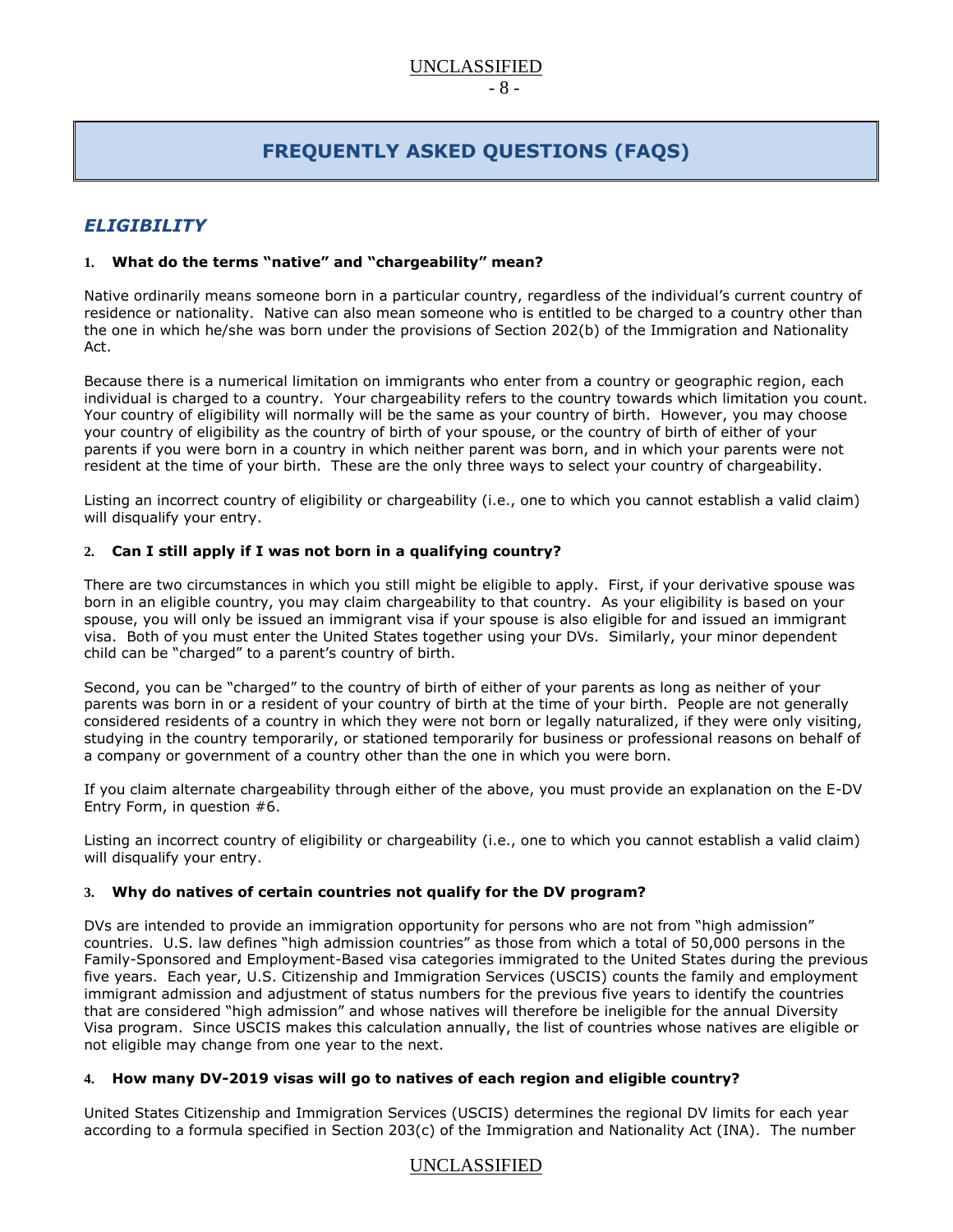- 9 -

of visas the Department of State eventually will issue to natives of each country will depend on the regional limits established, how many entrants come from each country, and how many of the selected entrants are found eligible for the visa. No more than seven percent of the total visas available can go to natives of any one country.

#### <span id="page-8-0"></span>**5. What are the requirements for education or work experience?**

U.S. immigration law and regulations require that every DV entrant must have at least a high school education or its equivalent or have two years of work experience within the past five years in an occupation that requires at least two years of training or experience. A "high school education or equivalent" is defined as successful completion of a 12-year course of elementary and secondary education in the United States OR the successful completion in another country of a formal course of elementary and secondary education comparable to a high school education in the United States. Only formal courses of study meet this requirement; correspondence programs or equivalency certificates (such as the General Equivalency Diploma G.E.D.) are not acceptable. You must present documentary proof of education or work experience to the consular officer at the time of the visa interview.

If you do not meet the requirements for education or work experience, your entry will be disqualified at the time of your visa interview, and no visas will be issued to you or any of your family members.

#### **6. What occupations qualify for the DV program?**

The Department of State will use the U.S. Department of Labor's (DOL) [O\\*Net OnLine](http://online.onetcenter.org/) database to determine qualifying work experience. The [O\\*Net OnLine](http://online.onetcenter.org/) database categorizes job experience into five "job zones." While the DOL website lists many occupations , not all occupations qualify for the DV program. To qualify for a DV on the basis of your work experience, you must have, within the past five years, two years of experience in an occupation classified in a Specific Vocational Preparation (SVP) range of 7.0 or higher.

If you do not meet the requirements for education or work experience, your entry will be disqualified at the time of your visa interview, and no visas will be issued to you or any of your family members.

#### **7. How can I find the qualifying DV occupations in the Department of Labor's [O\\*Net OnLine](http://online.onetcenter.org/) database?**

When you are in **[O\\*Net OnLine](http://online.onetcenter.org/)**, follow these steps to determine if your occupation qualifies:

- 1. Under "Find Occupations" select "Job Family" from the pull down menu;
- 2. Browse by "Job Family," make your selection, and click "GO;"
- 3. Click on the link for your specific occupation; and
- 4. Select the tab "Job Zone" to find the designated Job Zone number and Specific Vocational Preparation (SVP) rating range.

As an example, select Aerospace Engineers. At the bottom of the Summary Report for Aerospace Engineers, under the Job Zone section, you will find the designated Job Zone 4, SVP Range, 7.0 to < 8.0. Using this example, Aerospace Engineering is a qualifying occupation.

For additional information, see the Diversity Visa - [List of Occupations webpage.](http://travel.state.gov/content/visas/english/immigrate/diversity-visa/if-you-are-selected/confirm-your-qualifications.html)

#### **8. Is there a minimum age to apply for the E-DV Program?**

There is no minimum age to apply, but the requirement of a high school education or work experience for each principal applicant at the time of application will effectively disqualify most persons who are under age 18.

### <span id="page-8-1"></span>*COMPLETING YOUR ELECTRONIC ENTRY FOR THE DV PROGRAM*

#### **9. When can I submit my entry?**

The DV-2019 entry period will run from 12:00 pm (noon), Eastern Daylight Time (EDT) (GMT-4), Wednesday, October 18, 2017, until 12:00 pm (noon), Eastern Standard Time (EST) (GMT-5), Wednesday, November 22, 2017. Each year, millions of people submit entries. Holding the entry period on these dates ensures selectees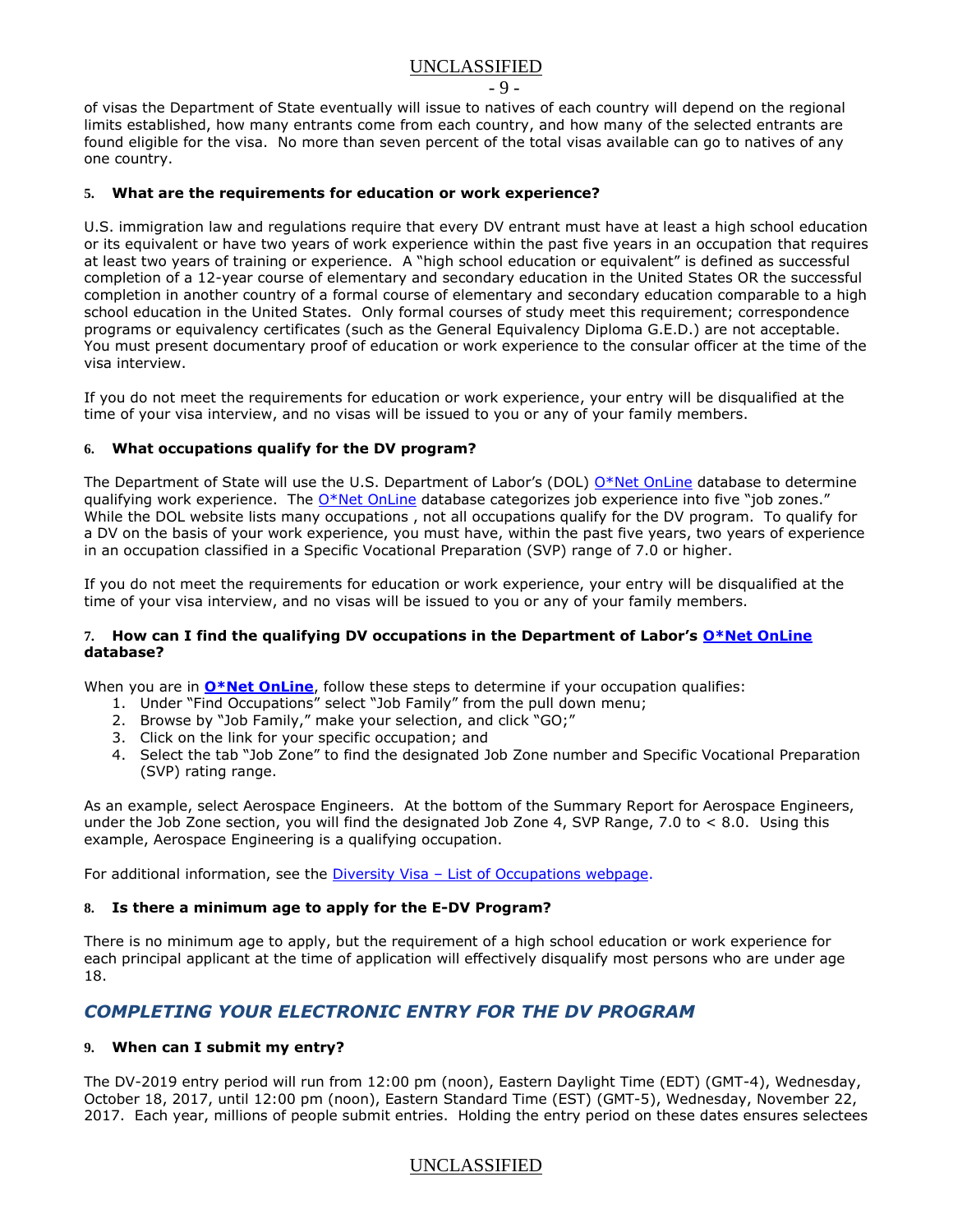#### - 10 -

receive notification in a timely manner, and gives both the visa applicants and our embassies and consulates time to prepare and complete cases for visa issuance.

We strongly encourage you to enter early during the registration period. Excessive demand at end of the registration period may slow the system down. We cannot accept entries after noon EST on Tuesday, November 22, 2017.

#### **10. I am in the United States. Can I enter the DV program?**

Yes, an entrant may apply while in the United States or another country. An entrant may submit an entry from any location.

#### **11. Can I only enter once during the registration period?**

Yes, the law allows only one entry by or for each person during each registration period. The Department of State uses sophisticated technology to detect multiple entries. **Individuals with more than one entry will be disqualified.** 

#### <span id="page-9-1"></span>**12. May my spouse and I each submit a separate entry?**

Yes, each spouse may each submit one entry if each meets the eligibility requirements. If either spouse is selected, the other is entitled to apply as a derivative dependent.

#### <span id="page-9-0"></span>**13. What family members must I include in my DV entry?**

**Spouse:** If you are legally married, you must list your spouse regardless of whether he/she lives with you or intends to immigrate to the United States. You must list your spouse even if you currently are separated from him/her, unless you are legally separated. Legal separation is an arrangement when a couple remain married but live apart, following a court order. If you and your spouse are legally separated, your spouse will not be able to immigrate with you through the Diversity Visa program. You will not be penalized if you choose to enter the name of a spouse from whom you are legally separated. If you are not legally separated by a court order, you must include your spouse even if you plan to be divorced before you apply for the Diversity Visa. Failure to list your eligible spouse is grounds for disqualification. If you are divorced or your spouse is deceased, you do not have to list your former spouse.

The only exception to this requirement is if your spouse is already a U.S. citizen or U.S. Lawful Permanent Resident.If your spouse is a U.S. citizen or Lawful Permanent Resident, do not list him/her in your entry. A spouse who is already a U.S. citizen or a Lawful Permanent Resident will not require or be issued a DV. Therefore, if you select "married and my spouse IS a U.S. citizen or U.S. LPR" on your entry, you will not be able to include further information on your spouse.

**Children:** You must list ALL your living children who are unmarried and under 21 years of age at the time of your initial DV entry, whether they are your natural children, your step-children (even if you are now divorced from that child's parent), your spouse's children, or children you have formally adopted in accordance with the applicable laws. List all children under 21 years of age at the time of your electronic entry, even if they no longer reside with you or you do not intend for them to immigrate under the DV program.You are not required to list children who are already U.S. citizens or Lawful Permanent Residents, though you will not be penalized if you do include them.

Parents and siblings of the entrant are ineligible to receive DV visas as dependents, and you should not include them in your entry.

If you list family members on your entry, they are not required to apply for a visa or to immigrate or travel with you. However, if you fail to include an eligible dependent on your original entry, your case will be disqualified at the time of your visa interview, and no visas will be issued to you or any of your family members. This only applies to those who were family members at the time the original application was submitted, not those acquired at a later date. Your spouse, if eligible to enter, may still submit a separate entry even though he or she is listed on your entry, as long as both entries include details about all dependents in your family (see  $FAQ #12$  above).

#### **14. Must I submit my own entry, or can someone else do it for me?**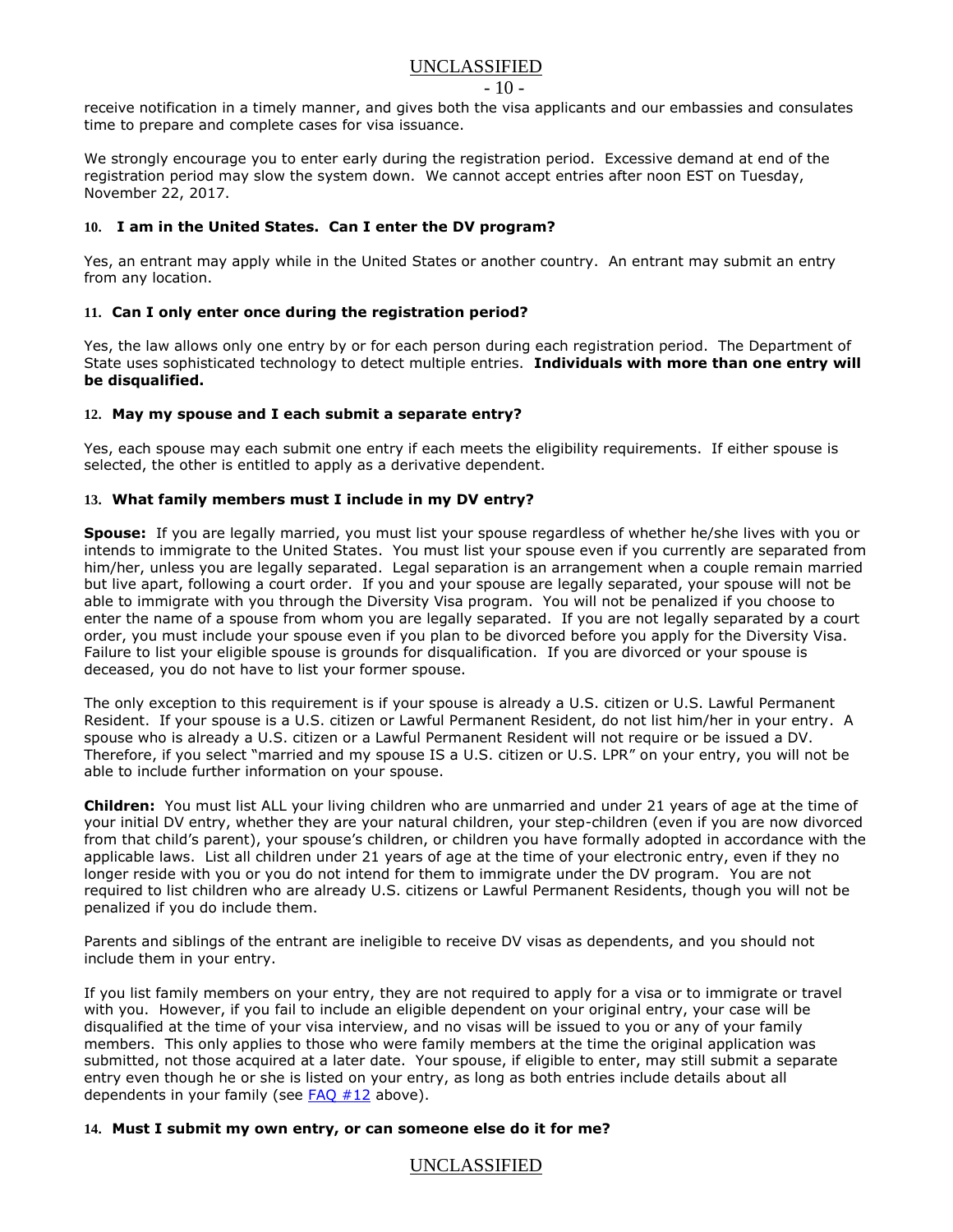- 11 -

We encourage you to prepare and submit your own entry, but you may have someone submit the entry for you. Regardless of whether you submit your own entry, or an attorney, friend, relative, or someone else submits it on your behalf, only one entry may be submitted in your name. You, as the entrant, are responsible for ensuring that information in the entry is correct and complete; entries that are not correct or complete may be disqualified. Entrants should keep their own confirmation number so that they are able to independently check the status of their entry using *Entrant Status Check* at [dvlottery.state.gov.](http://dvlottery.state.gov/) Entrants should retain access to the email account used in the E-DV submission.

#### **15. I'm already registered for an immigrant visa in another category. Can I still apply for the DV program?**

Yes.

#### **16. When will E-DV be available online?**

You can enter online during the registration period beginning at 12:00 pm (noon) Eastern Daylight Time (EDT) (GMT-4) on Wednesday, October 18, 2017, and ending at 12:00 pm (noon) Eastern Standard Time (EST) (GMT-5) on Wednesday, November 22, 2017.

#### **17. Can I download and save the E-DV entry form into a word processing program and finish it later?**

No, you will not be able to save the form into another program for completion and submission later. The E-DV Entry Form is a web-form only. You must fill in the information and submit it while online.

#### **18. Can I save the form online and finish it later?**

No. The E-DV Entry Form is designed to be completed and submitted at one time. You will have 60 minutes starting from when you download the form to complete and submit your entry through the E-DV website. If you exceed the 60-minute limit and have not submitted your complete entry electronically, the system discards any information already entered. The system deletes any partial entries so that they are not accidentally identified as duplicates of a later, complete entry. Read the DV instructions completely before you start to complete the form online, so that you know exactly what information you will need.

#### **19. I don't have a scanner. Can I send photographs to someone in the United States to scan them, save them, and email them back to me so I can use them in my entry?**

Yes, as long as the photograph meets the requirements in the instructions and is electronically submitted with, and at the same time as, the E-DV online entry. You must already have the scanned photograph file when you submit the entry online; it cannot be submitted separately from the online application. The entire entry (photograph and application together) can be submitted electronically from the United States or from overseas.

#### **20. According to the procedures, the system will reject my E-DV Entry Form if my photos don't meet the specifications. Can I resubmit my entry?**

Yes, as long as your submission is completed by 12:00 pm (noon) Eastern Standard Time (EST) (GMT-5) on Wednesday, November 22, 2017. If your photo(s) did not meet the specifications, the E-DV website will not accept your entry, so you will not receive a confirmation notice. However, given the unpredictable nature of the Internet, you may not receive the rejection notice immediately. If you can correct the photo(s) and resend the Form Part One or Two within 60 minutes, you may be able to successfully submit the entry. Otherwise, you will have to restart the entire entry process. You can try to submit an application as many times as is necessary until a complete application is received and the confirmation notice sent. Once you receive a confirmation notice, your entry is complete, and you should NOT submit any additional entries.

#### **21. How soon after I submit my entry will I receive the electronic confirmation notice?**

You should receive the confirmation notice immediately, including a confirmation number that you must record and keep. However, the unpredictable nature of the Internet can result in delays. You can hit the "Submit"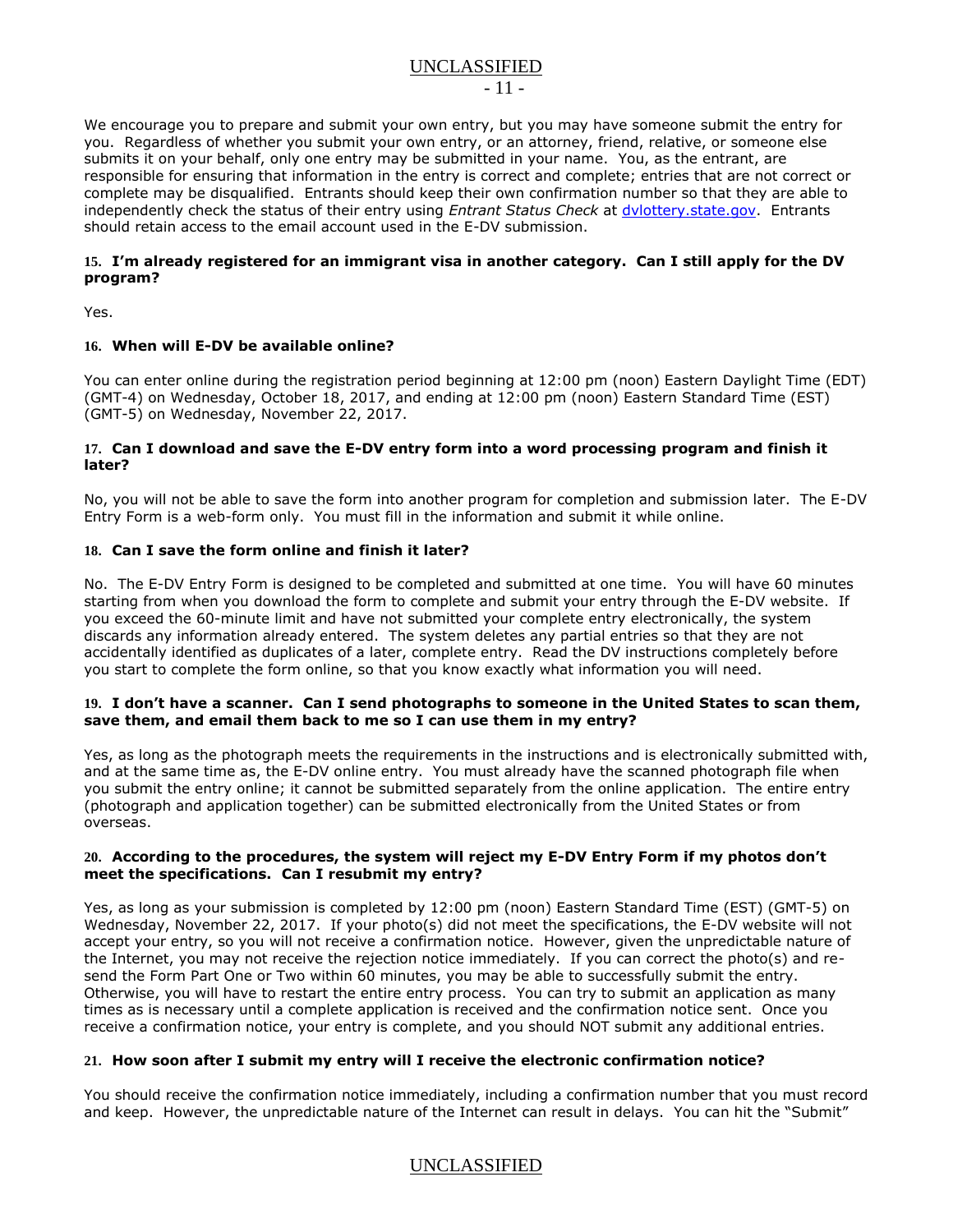$-12.$ 

button as many times as is necessary until a complete application is sent and you receive the confirmation notice. However, once you receive a confirmation notice, do not resubmit your information.

#### **22. I hit the "Submit" button, but did not receive a confirmation number. If I submit another entry, will I be disqualified?**

If you did not receive a confirmation number, your entry was not recorded. You must submit another entry. It will not be counted as a duplicate. Once you receive a confirmation number, do not resubmit your information.

### <span id="page-11-0"></span>*SELECTION*

#### **23. How do I know if I am selected?**

You must use your confirmation number to access the Entrant Status Check available on the E-DV website at [dvlottery.state.gov](http://dvlottery.state.gov/) starting May 15, 2018, through September 30, 2019. Entrant Status Check is the sole means by which the Department of State will notify you if you are selected, provide further instructions on your visa application, and notify you of your immigrant visa interview appointment date and time. In order to ensure the use of all available visas, the Department of State may use Entrant Status Check to notify additional selectees after May 15, 2018. Retain your confirmation number until September 30, 2019 in case of any updates. The only authorized Department of State website for official online entry in the Diversity Visa Program and Entrant Status Check is [dvlottery.state.gov.](http://dvlottery.state.gov/)

The Department of State will NOT contact you to tell you that you have been selected (see FAQ  $#24$ ).

#### <span id="page-11-1"></span>**24. How will I know if I am not selected? Will I be notified?**

The Department of State will NOT notify you directly if your entry is not selected. You must use the Entrant Status Check to learn whether you were selected. You may check the status of your DV-2019 entry through the Entrant Status Check on the E-DV website at starting May 15, 2018, until September 30, 2019. Keep your confirmation number until at least September 30, 2019. (Status information for the previous year's DV program, DV-2018, is available online from May 2, 2017, through September 30, 2018.)

#### **25. What if I lose my confirmation number?**

You must have your confirmation number to access Entrant Status Check. A tool is now available in Entrant Status Check (ESC) on the E-DV website that will allow you to retrieve your confirmation number via the email address with which you registered by entering certain personal information to confirm your identity.

U.S. embassies and consulates and the Kentucky Consular Center are unable to check your selection status for you or provide your confirmation number to you directly (other than through the Entrant Status Check retrieval tool). The Department of State is NOT able to provide a list of those selected to continue the visa process.

#### **26. Will I receive information from the Department of State by email or by postal mail?**

The Department of State will not send you a notification letter. The U.S. government has never sent emails to notify individuals that they have been selected, and there are no plans to use email for this purpose for the DV-2019 program. If you are a selectee, you will only receive email communications regarding your visa appointment after you have responded to the notification instructions on Entrant Status Check. These emails will not contain information on the actual appointment date and time; they will simply tell you to go to the Entrant Status Check website for details. The Department of State may send emails reminding DV lottery applicants to check the ESC for their status. However, such emails will never indicate whether the lottery applicant was selected or not.

Only internet sites that end with the ".gov" domain suffix are official U.S. government websites. Many other websites (e.g., with the suffixes ".com," ".org," or ".net") provide immigration and visa-related information and services. The Department of State does not endorse, recommend, or sponsor any information or material on these other websites.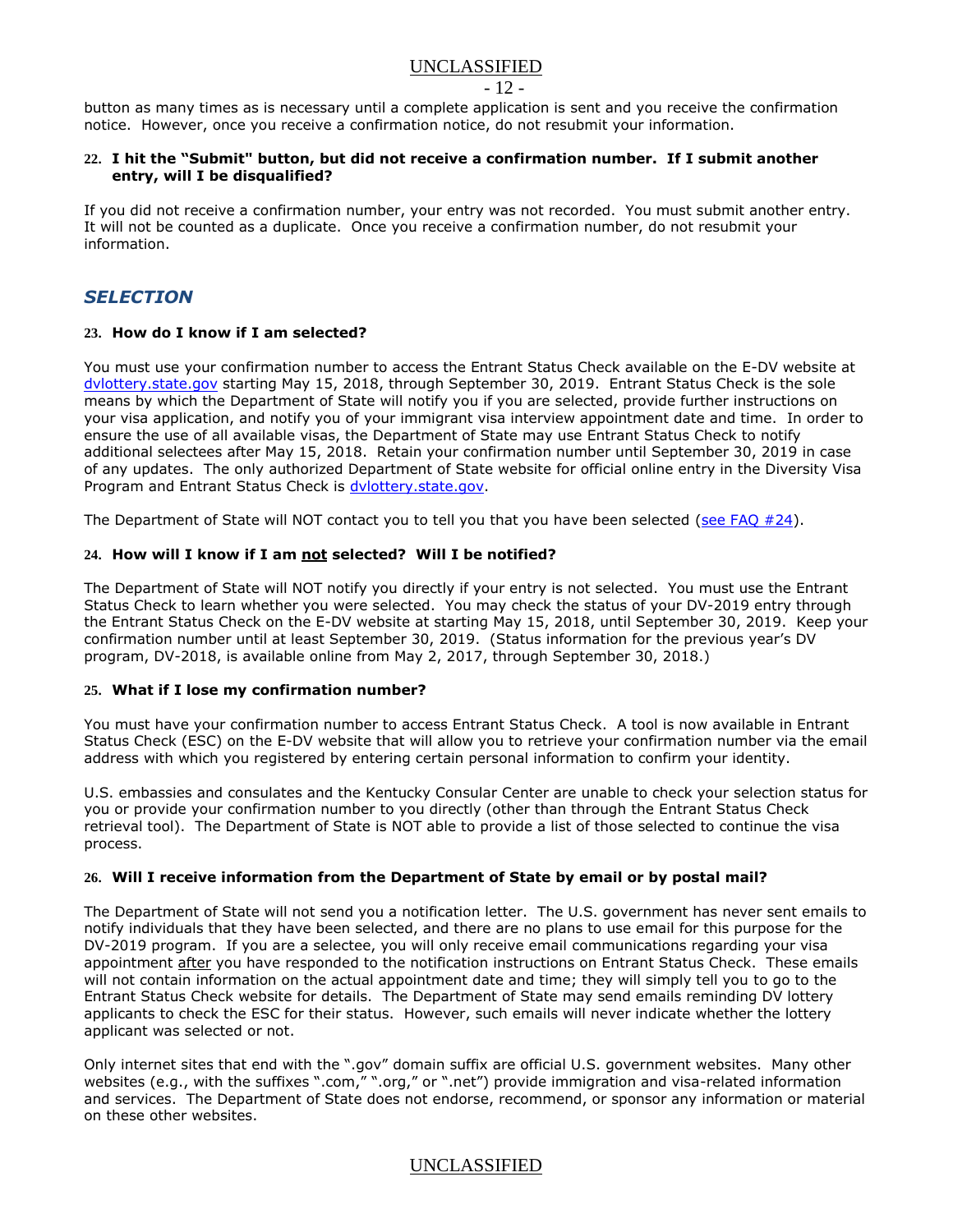#### - 13 -

You may receive emails from websites that try to trick you into sending money or providing your personal information. You may be asked to pay for forms and information about immigration procedures, all of which are available free on the Department of State website, [travel.state.gov,](https://travel.state.gov/content/visas/en.html) or through U.S. embassy or consulate websites. Additionally, organizations or websites may try to steal your money by charging fees for DV-related services. If you send money to one of these non-government organizations or webites, you will likely never see it again. Also, do not send personal information to these websites, as it may be used for identity fraud/theft.

These deceptive emails may come from people pretending to be affiliated with the Kentucky Consular Center or the Department of State. **Remember that the U.S. government has never sent emails to notify individuals they have been selected, and there are no plans to use email for this purpose for the DV-2019 program. The Department of State will never ask you to send money by mail or by services such as Western Union.**

#### **27. How many individuals will be selected for DV-2019?**

For DV-2019, 50,000 Diversity Visas are available. Because it is likely that some of the first 50,000 persons who are selected will not qualify for visas or not pursue their cases to visa issuance, more than 50,000 entries will be selected to ensure that all of the available DVs are issued. However, this also means there may not be a sufficient number of visas for all those selected.

You can check the E-DV website's Entrant Status Check to see if you have been selected for further processing and your place on the list. Interviews for the DV-2019 program will begin in October 2018 for selectees who have submitted all pre-interview paperwork and other information as requested in the notification instructions. Selectees who provide all required information will be informed of their visa interview appointment through the E-DV website's Entrant Status Check four to six weeks before the scheduled interviews with U.S. consular officers overseas.

Each month, visas will be issued to those applicants who are eligible for issuance during that month, as long as visas are available. Once all of the 50,000 DV visas have been issued, the program will end. Visa numbers could be finished before September 2019. Selected applicants who wish to apply for visas must be prepared to act promptly on their cases. **Being randomly chosen as a selectee does not guarantee that you will receive a visa. Selection merely means that you are eligible to apply for a Diversity Visa. If your rank number becomes eligible for final processing, you potentially may be issued a Diversity Visa. Only 50,000 visas will be issued to such applicants.**

#### **28. How will successful entrants be selected?**

**Official notifications of selection will be made through Entrant Status Check, available May 15, 2018, through September 30, 2019, on the E-DV website [dvlottery.state.gov.](http://dvlottery.state.gov/) The Department of State does not send selectee notifications or letters by regular postal mail or by email. Any email notification or mailed letter stating that you have been selected to receive a DV that does not come from the Department of State is not legitimate. Any email communication you receive from the Department of State will direct you to review Entrant Status Check for new information about your application. The Department of State will never ask you to send money by mail or by services such as Western Union.**

All entries received from each region are individually numbered; at the end of the entry period, a computer will randomly select entries from among all the entries received for each geographic region. Within each region, the first entry randomly selected will be the first case registered; the second entry selected will be the second case registered, etc. All entries received within each region during the entry period will have an equal chance of being selected. When an entry has been selected, the entrant will receive notification of his or her selection through the Entrant Status Check available starting May 15, 2018, on the E-DV website [dvlottery.state.gov.](http://dvlottery.state.gov/) If you are selected and you respond to the instructions provided online via Entrant Status Check, the Department of State's Kentucky Consular Center (KCC) will process the case until those selected are instructed to appear for visa interviews at a U.S. embassy or consulate or until those in the United States who are applying to adjust status apply with USCIS in the United States.

#### **29. I am already in the United States. If selected, may I adjust my status with USCIS?**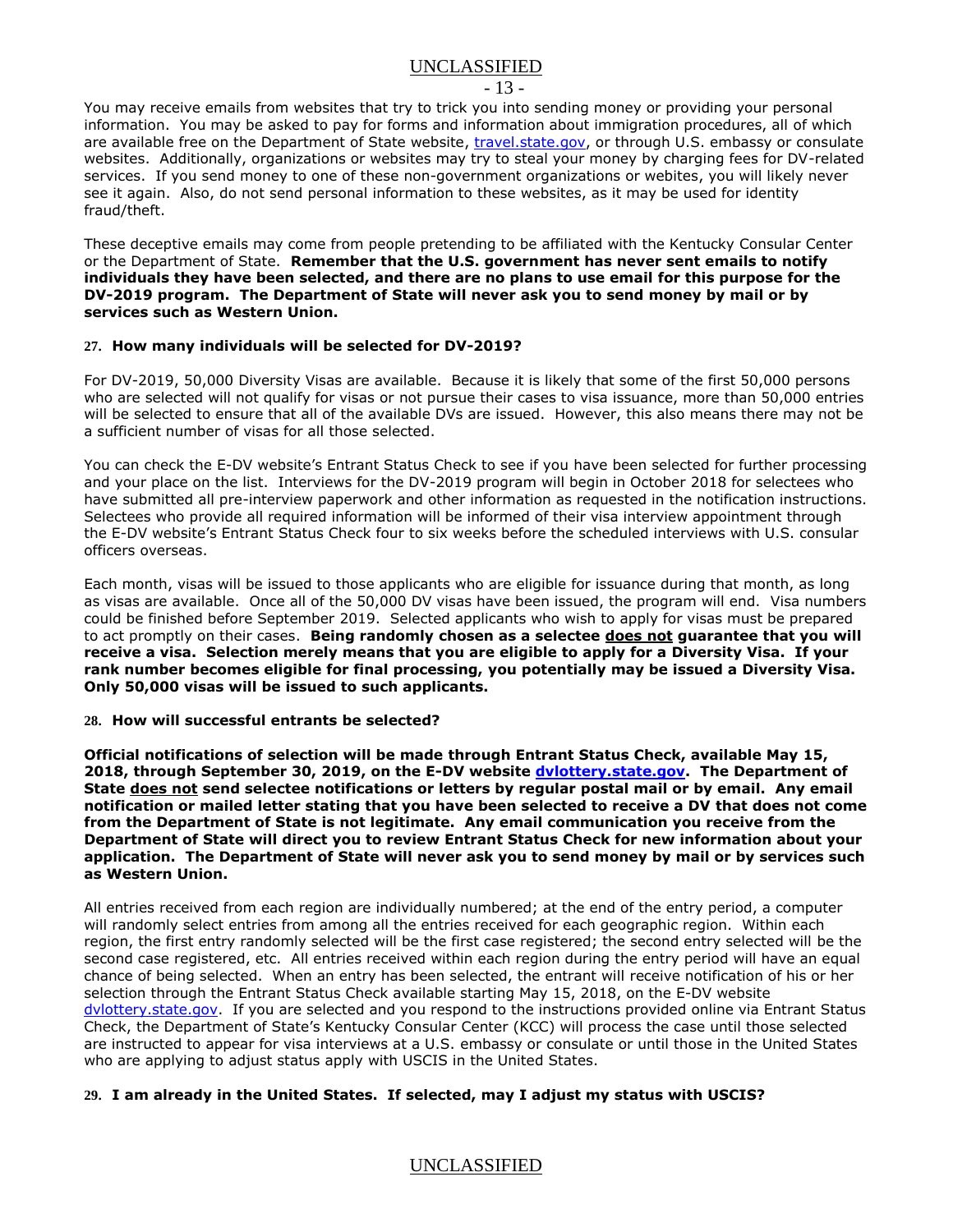#### - 14 -

Yes, provided you are otherwise eligible to adjust status under the terms of Section 245 of the Immigration and Nationality Act (INA), you may apply to USCIS for adjustment of status to permanent resident. You must ensure that USCIS can complete action on your case, including processing of any overseas applications for a spouse or for children under 21 years of age, before September 30, 2019, since on that date your eligibility for the DV-2019 program expires. The Departnment of State will not approve any visa numbers or adjustments of status for the DV-2019 program after midnight EDT on September 30, 2019, under any circumstances.

#### **30. If I am selected, for how long am I entitled to apply for a Diversity Visa?**

If you are selected in the DV-2019 program, you are entitled to apply for visa issuance only during U.S. government fiscal year 2019, which is from October 1, 2018, through September 30, 2019. We encourage selectees to apply for visas as early as possible, once their program rank numbers become eligible.

**Without exception, all selected and eligible applicants must obtain their visa or adjust status by the end of the fiscal year.** There is no carry-over of DV benefits into the next year for persons who are selected but who do not obtain visas by September 30, 2019 (the end of the fiscal year). Also, spouses and children who derive status from a DV-2019 registration can only obtain visas in the DV category between October 1, 2018, and September 30, 2019. Individuals who apply overseas will receive an appointment notification from the Department of State through Entrant Status Check on the E-DV website four to six weeks before the scheduled appointment.

#### **31. If a DV selectee dies, what happens to the case?**

If a DV selectee dies at any point before he or she has traveled to the United States or adjusted status, the DV case is automatically closed. Any derivative spouse and/or children of the deceased selectee will no longer be entitled to apply for a DV visa. Any visas issued to them will be revoked.

### *FEES*

#### **32. How much does it cost to enter the Diversity Visa program?**

**There is no fee charged to submit an electronic entry.** However, if you are selected and apply for a Diversity Visa, you must pay all required visa application fees at the time of visa application and interview directly to the consular cashier at the U.S. embassy or consulate. If you are a selectee already in the United States and you apply to USCIS to adjust status, you will pay all required fees application directly to USCIS. If you are selected, you will receive details of required DV and immigrant visa application fees with the instructions provided through the E-DV website at [dvlottery.state.gov.](http://dvlottery.state.gov/)

#### **33. How and where do I pay DV and immigrant visa fees if I am selected?**

If you are a randomly selected entrant, you will receive instructions for the DV application process through Entrant Status Check at [dvlottery.state.gov.](http://dvlottery.state.gov/) You will pay all DV and immigrant application visa fees in person only at the U.S. embassy or consulate at the time of the visa application. The consular cashier will immediately give you a U.S. government receipt for payment. Do not send money for DV fees to anyone through the mail, Western Union, or any other delivery service if you are applying for an immigrant visa at a U.S. embassy or consulate.

If you are selected and you are already present in the United States and plan to file for adjustment of status with USCIS, the instructions page accessible through Entrant Status Check at [dvlottery.state.gov](http://dvlottery.state.gov/) contains separate instructions on how to mail adjustment of status application fees to a U.S. bank.

#### **34. If I apply for a DV, but don't qualify to receive one, can I get a refund of the visa fees I paid?**

No. Visa application fees cannot be refunded. You must meet all qualifications for the visa as detailed in these instructions. If a consular officer determines you do not meet requirements for the visa, or you are otherwise ineligible for the DV under U.S. law, the officer cannot issue a visa and you will forfeit all fees paid.

### *INELIGIBILITIES*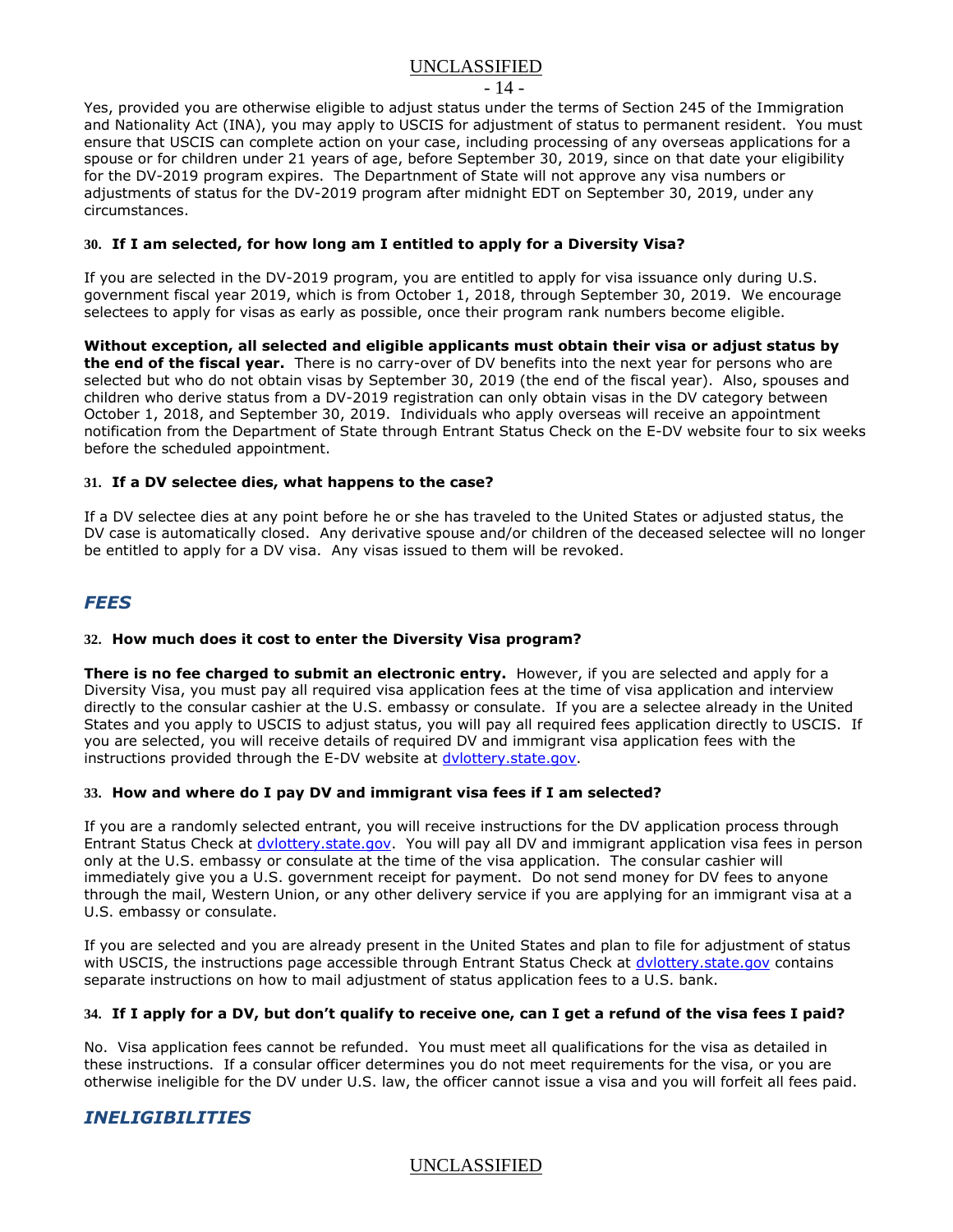$-15 -$ 

#### **35. As a DV applicant, can I receive a waiver of any grounds of visa ineligibility? Does my waiver application receive any special processing?**

DV applicants are subject to all grounds of ineligibility for immigrant visas specified in the Immigration and Nationality Act (INA).There are no special provisions for the waiver of any ground of visa ineligibility aside from those ordinarily provided in the INA, nor is there special processing for waiver requests. Some general waiver provisions for people with close relatives who are U.S. citizens or Lawful Permanent Resident aliens may be available to DV applicants in some cases, but the time constraints in the DV program may make it difficult for applicants to benefit from such provisions.

### <span id="page-14-0"></span>*DV FRAUD WARNING AND SCAMS*

#### **36. How can I report internet fraud or unsolicited emails?**

Please visit the [econsumer.gov](http://econsumer.gov/) website, hosted by the Federal Trade Commission in cooperation with consumer-protection agencies from 17 nations. You also may report fraud to the Federal Bureau of Investigation (FBI) [Internet Crime Complaint Center.](http://www.ic3.gov/) To file a complaint about unsolicited email, visit the [Department of Justice Contact Us page.](http://www.usdoj.gov/spam.htm)

### *DV STATISTICS*

#### **37. How many visas will be issued in DV-2019?**

By law, a maximum of 55,000 visas are available each year to eligible persons. However, in November 1997, the U.S. Congress passed the Nicaraguan Adjustment and Central American Relief Act (NACARA), which stipulates that beginning as early as DV-1999, and for as long as necessary, up to 5,000 of the 55,000 annually-allocated DVs will be made available for use under the NACARA program. The actual reduction of the limit began with DV-2000 and will remain in effect through the DV-2019 program, so 50,000 visas remain for the DV program described in these instructions.

### *MISCELLANEOUS*

#### **38. If I receive a visa through the DV program, will the U.S. government pay for my airfare to the United States, help me find housing and employment, and/or provide healthcare or any subsidies until I am fully settled?**

No. The U.S. government will not provide any of these services to you if you receive a visa through the DV program. If you are selected to apply for a DV, you must demonstrate that you will not become a public charge in the United States before being issued a visa. This evidence may be in the form of a combination of your personal assets, an Affidavit of Support (Form I-134) submitted by a relative or friend residing in the United States, an offer of employment from an employer in the United States, or other evidence.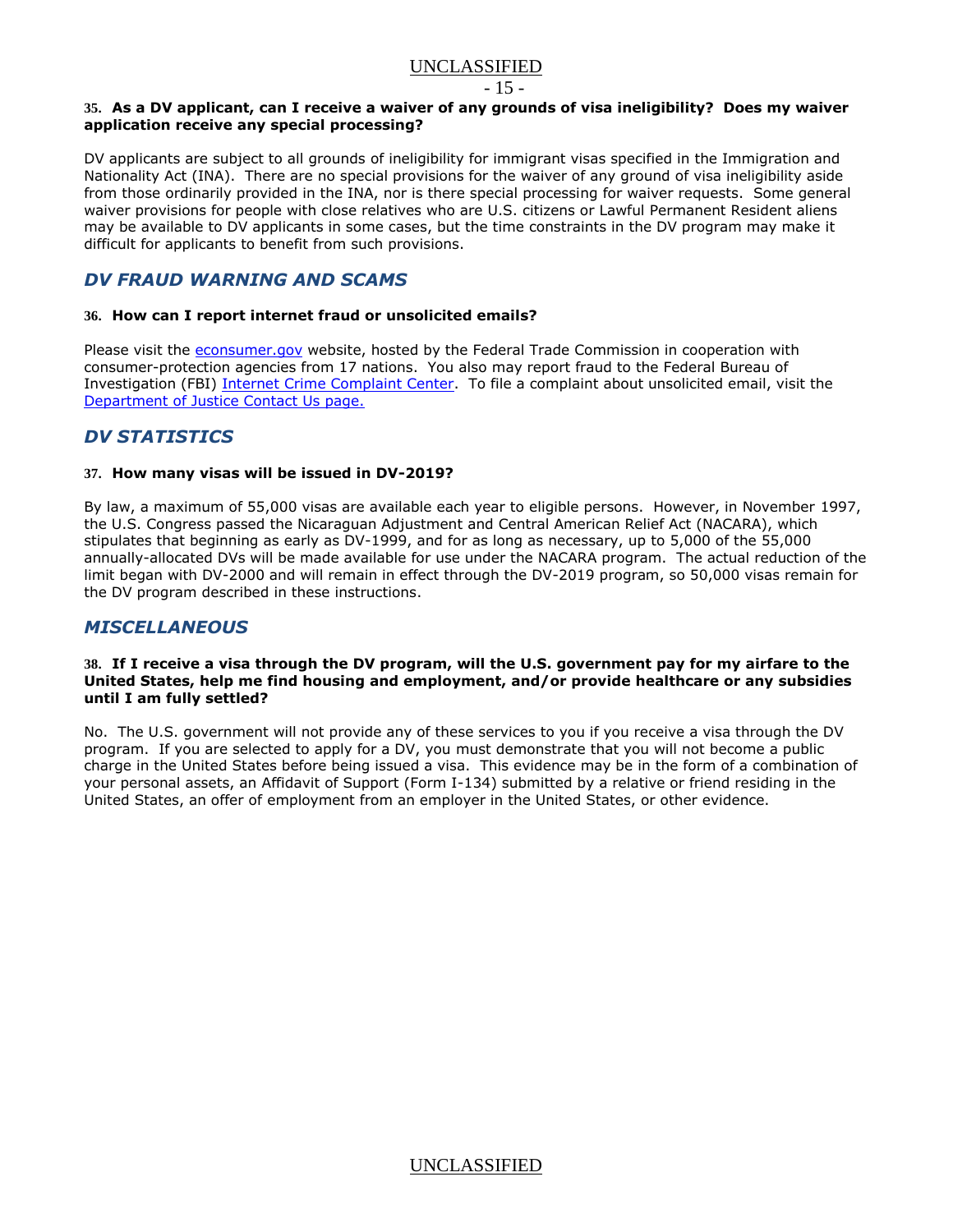- 16 -

#### <span id="page-15-0"></span>**LIST OF COUNTRIES/AREAS BY REGION WHOSE NATIVES ARE ELIGIBLE FOR DV-2019**

The list below shows the countries whose natives are eligible for DV-2019, grouped by geographic region. Dependent areas overseas are included within the region of the governing country. USCIS identified the countries whose natives are not eligible for the DV-2019 program according to the formula in Section 203(c) of the INA. The countries whose natives are not eligible for the DV program (because they are the principal source countries of Family-Sponsored and Employment-Based immigration or "high-admission" countries) are noted after the respective regional lists.

#### **AFRICA**

Algeria Angola Benin Botswana Burkina Faso Burundi Cameroon Cabo Verde Central African Republic Chad Comoros Congo Congo, Democratic Republic of the Cote D'Ivoire (Ivory Coast) Diibouti Egypt\* Equatorial Guinea Eritrea Ethiopia Gabon Gambia, The Ghana Guinea Guinea-Bissau Kenya Lesotho Liberia Libya

Madagascar Malawi Mali Mauritania Mauritius Morocco Mozambique Namibia Niger Rwanda Sao Tome and Principe **Senegal Sevchelles** Sierra Leone Somalia South Africa South Sudan Sudan Swaziland Tanzania Togo Tunisia Uganda Zambia Zimbabwe

\* Persons born in the areas administered prior to June 1967 by Israel, Jordan, Syria, and Egypt are chargeable, respectively, to Israel, Jordan, Syria, and Egypt. Persons born in the Gaza Strip are chargeable to Egypt; persons born in the West Bank are chargeable to Jordan; persons born in the Golan Heights are chargeable to Syria.

In Africa, natives of Nigeria are **not** eligible for this year's Diversity Visa program.

#### **ASIA**

| Afghanistan                               | Iran       |
|-------------------------------------------|------------|
| <b>Bahrain</b>                            | Iraq       |
| <b>Bhutan</b>                             | Israel $*$ |
| Brunei                                    | Japan      |
| Burma                                     | Jordan*    |
| Cambodia                                  | Kuwait     |
| Hong Kong Special Administrative Region** | Laos       |
| Indonesia                                 | Lebanon    |
|                                           | Malaysia   |
|                                           | Maldives   |
|                                           | Mongolia   |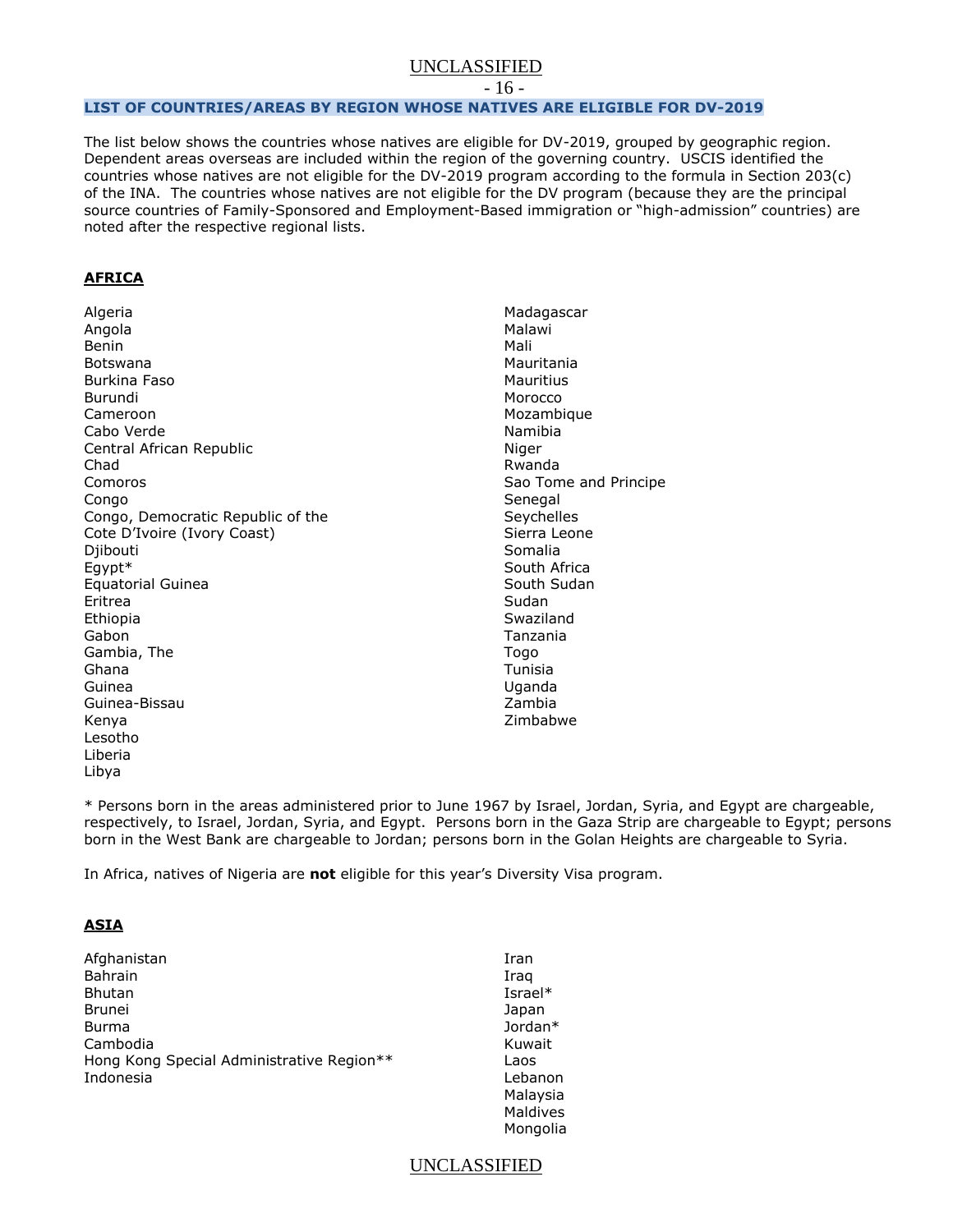Nepal North Korea Oman Qatar Saudi Arabia **Singapore** Sri Lanka

- 17 - Syria\* Taiwan\*\* Thailand Timor-Leste United Arab Emirates Yemen

\*Persons born in the areas administered prior to June 1967 by Israel, Jordan, Syria, and Egypt are chargeable, respectively, to Israel, Jordan, Syria, and Egypt. Persons born in the Gaza Strip are chargeable to Egypt; persons born in the West Bank are chargeable to Jordan; persons born in the Golan Heights are chargeable to Syria.

\*\*Hong Kong S.A.R. (Asia region), Macau S.A.R. (Europe region, chargeable to Portugal), and Taiwan (Asia region) **do qualify** and are listed here. For the purposes of the diversity program only, persons born in Macau S.A.R. derive eligibility from Portugal.

Natives of the following Asia Region countries are **not** eligible for this year's Diversity Visa program: Bangladesh, China (mainland-born), India, Pakistan, South Korea, Philippines, and Vietnam.

#### **EUROPE**

Albania Andorra Armenia Austria **Azerbaijan** Belarus Belgium Bosnia and Herzegovina Bulgaria Croatia Cyprus Czech Republic Denmark (including components and dependent areas overseas) Estonia Finland France (including components and dependent areas overseas) Georgia Germany Greece Hungary Iceland Ireland Italy Kazakhstan Kosovo Kyrgyzstan Latvia Liechtenstein Lithuania

Luxembourg Macau Special Administrative Region\*\* Macedonia Malta Moldova Monaco Montenegro Netherlands (including components and dependent areas overseas) Northern Ireland\*\*\* Norway (including components and dependent areas overseas) Poland Portugal (including components and dependent areas overseas) Romania Russia San Marino Serbia Slovakia Slovenia Spain Sweden Switzerland Tajikistan **Turkey** Turkmenistan Ukraine Uzbekistan Vatican City

\*\* Macau S.A.R. **does qualify** and is listed above and for the purposes of the diversity program only; persons born in Macau S.A.R. derive eligibility from Portugal.

\*\*\*For purposes of the diversity program only, Northern Ireland is treated separately. Northern Ireland **does qualify** and is listed among the qualifying areas.